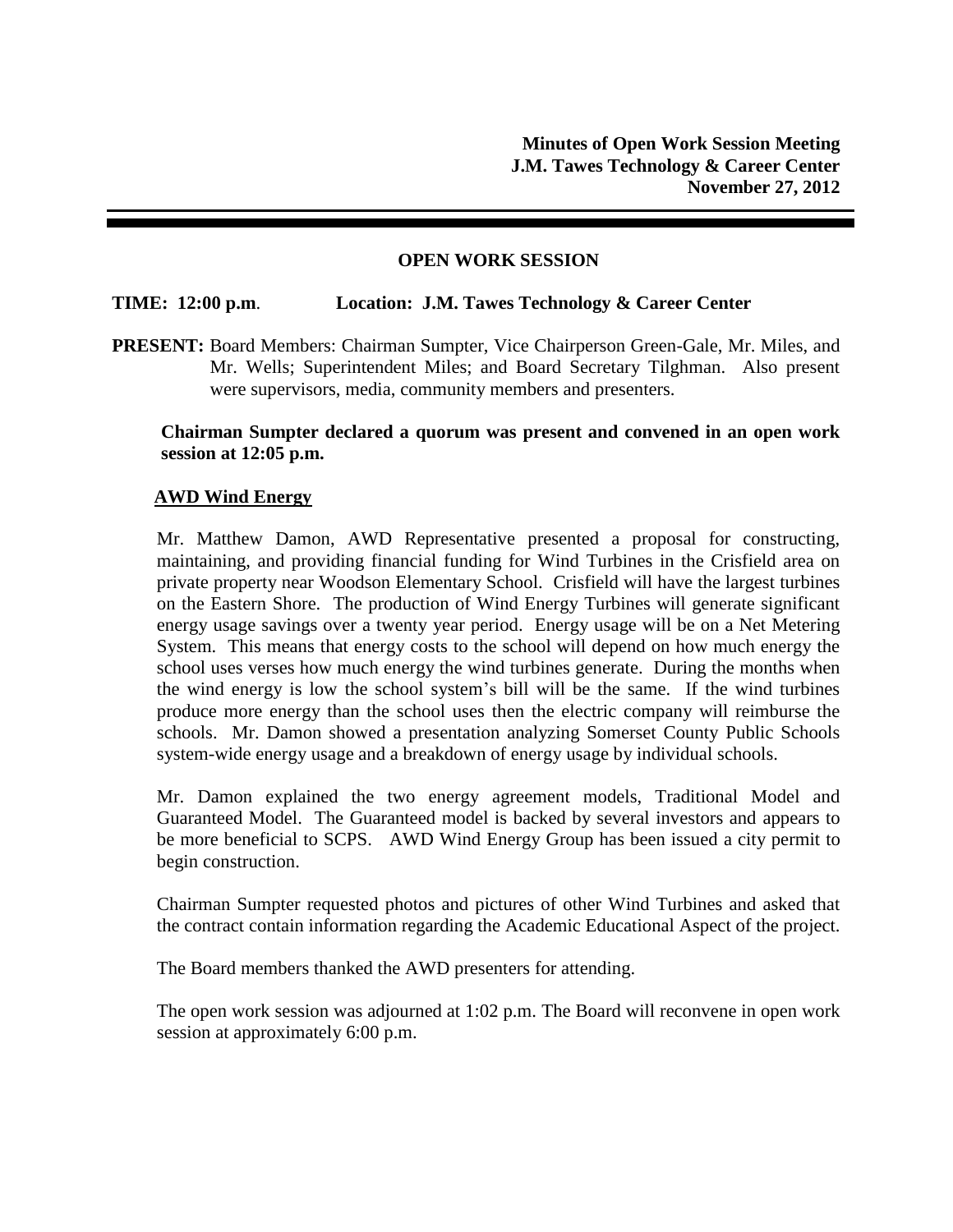### **Reconvened in Open Work Session - 6:02 P.M.**

**PRESENT:** Board Members: Chairman Sumpter, Vice Chairperson Green-Gale, Mr. Wells, Mr. Miles, Superintendent, Dr. Miles, Supervisors, media, community members and recording secretary Tilghman.

# **Policy #200-22, Volunteer Services**

Ms. Whitelock presented revisions to Policy #200-22, Volunteer Services.

# **AWD Wind Energy**

The presentation from AWD was removed from the agenda. AWD presented at the 12:00 p.m. open work session.

### **Kenyon Solar Energy**

Mr. Allen Gorsuch introduced Mike Dykstra. Mr. Dykstra specializes in working with schools and Solar Energy projects and is offering SCPS the chance to control energy costs. Ms. Marta Tomik showed the Board pictures of projects already constructed. The designated location for the Solar Energy project is behind Somerset Intermediate School. SCPS is looking at close to \$500,000 in savings over a twenty year period. If Delmarva Power increases their prices, SCPS will still see savings. There is a sixth month building timeline and the system is fully insured by Kenyon. Mr. Gorsuch will be requesting the Board's approval to complete the engineering study and PPA agreement contract to present to the Board's attorney for review.

The open work session was adjourned at 7:04 p.m. and the Board convened in an open regular session at 7:06 p.m.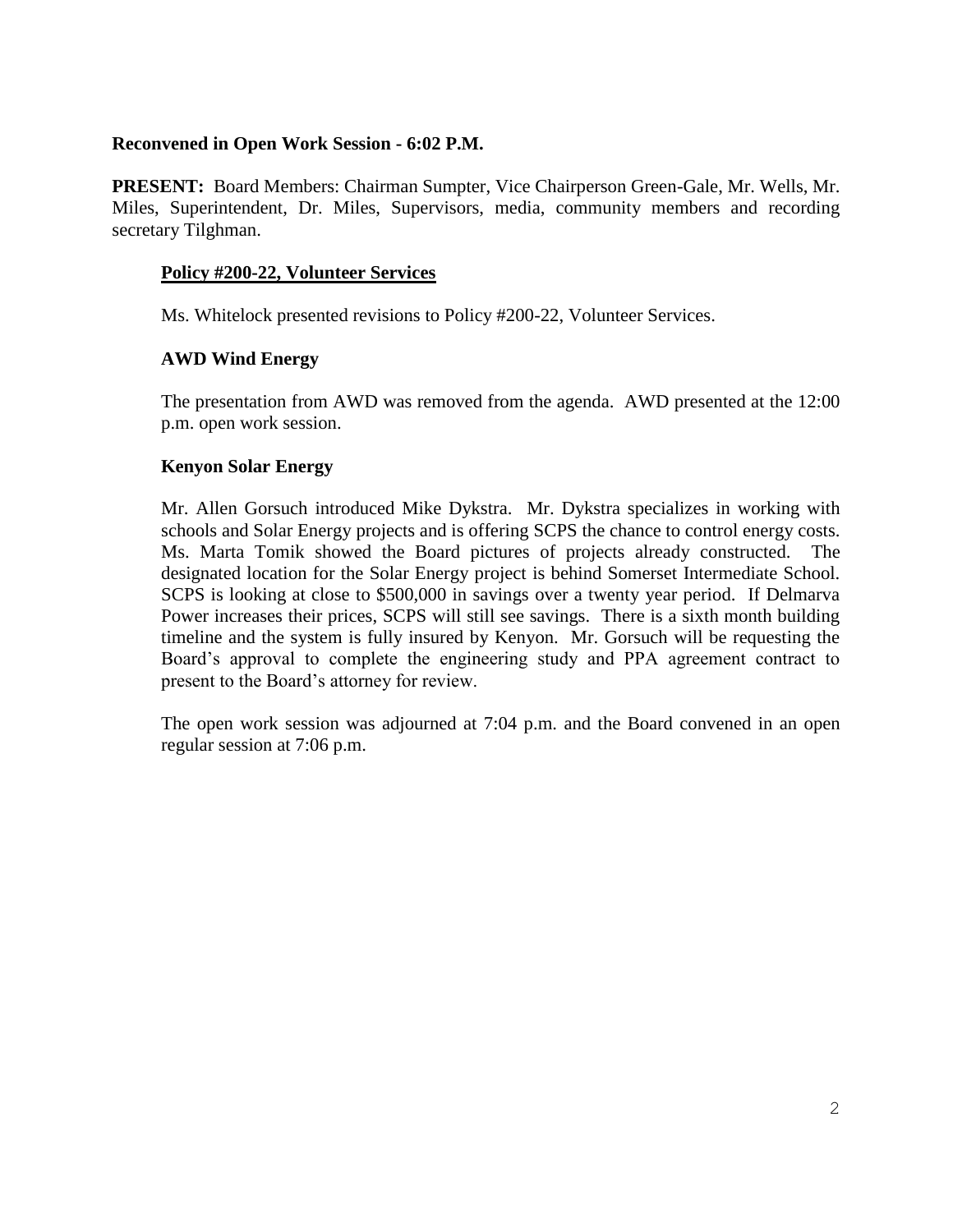### **TIME: 1:03 p.m**. **Location: J.M. Tawes Technology & Career Center**

**PRESENT:** Board Members: Chairman Sumpter, Vice Chairperson Green-Gale, Mr. Miles, and Mr. Wells; Superintendent Miles; and Board Secretary Tilghman. Also present were supervisors, media and presenters.

#### **CLOSED MEETING:**

1:17 p.m. – Pursuant to Section 10-508 of the **Annotated Code of Maryland** Motion: Mr. Miles and seconded by Vice Chairperson Green-Gale; unanimously carried

#### **Reviewed and Approved Closed Minutes**

September 13, 2012 October 2, 2012 October 16, 2012

**Performed Administrative Functions – Section 10-503** Received information from the Superintendent

### **Discussed Personnel Matters – Section 10-508(a) (1)**

Received, reviewed and discussed personnel matters

**Consulted with Attorney to Obtain Legal Advice** Board Attorney was available by phone

#### **The Board reconvened in Open Regular Session - 7:06 p.m.**

**PRESENT:** Board Members: Chairman Sumpter, Vice Chairperson Green-Gale, Mr. Miles, and Mr. Wells; Superintendent Miles; and Board Secretary Tilghman. Also present were supervisors, media and presenters.

**Pledge of Allegiance – 7:06 p.m.**

### **Adoption of Agenda**

Motion: Mr. Miles and seconded by Mr. Wells to adopt the amended agenda; unanimously carried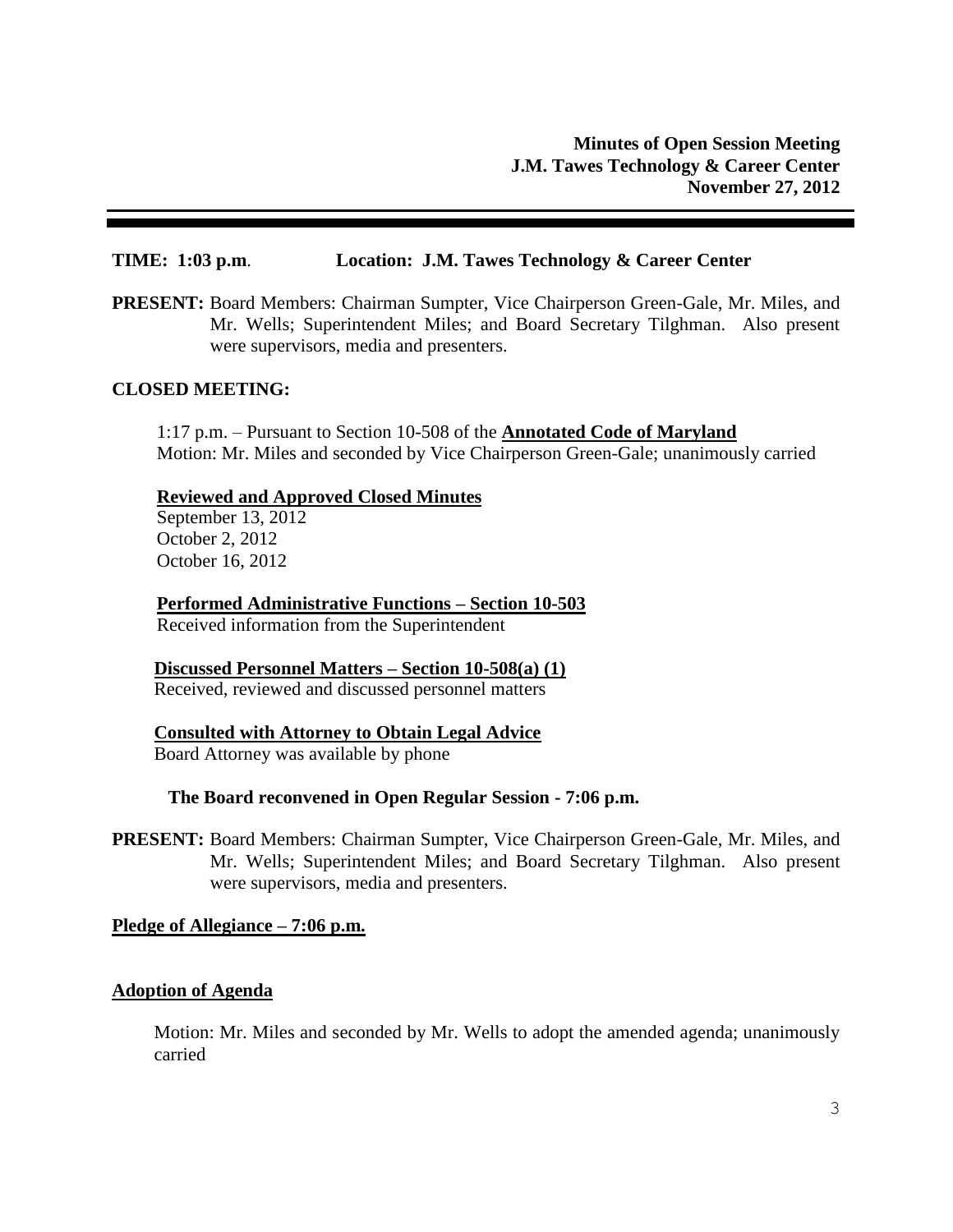### **Approval of Open Regular Session Minutes**

Motion: Mr. Miles and seconded by Vice Chairperson Green-Gale to approve the amended minutes of the following meetings:

- $\triangleright$  September 6, 2012
- $\blacktriangleright$  September 13, 2012
- $\triangleright$  September 18, 2012
- $\blacktriangleright$  September 24, 2012
- $\blacktriangleright$  October 02, 2012
- $\triangleright$  October 12, 2012
- $\blacktriangleright$  October 16, 2012
- $\triangleright$  November 20, 2012

### **Announcement of Closed Meeting**

Chairman Sumpter announced that the Somerset County Board of Education met in a Closed Session on the following date pursuant to Section 10-508 of the *Maryland Annotated Code* for the reasons listed below:

#### **November 27, 2012 - from 1:17 p.m. to 4:25 p.m.**

- $\triangleright$  To review and approve closed meeting minutes
- $\triangleright$  To perform administrative functions Section 10-503
- $\triangleright$  To discuss personnel matters Section 10-508(a) (1)
- $\triangleright$  To seek advice from Legal Council Section 10-508 (a)(7)
- $\triangleright$  To consider matters related to contracted agreements Section 10-508 (a)(14)

### **Public Participation**

None

# **Student Board Members' Activities Reports**

The student representatives presented very informational reports and were thanked by the Board members.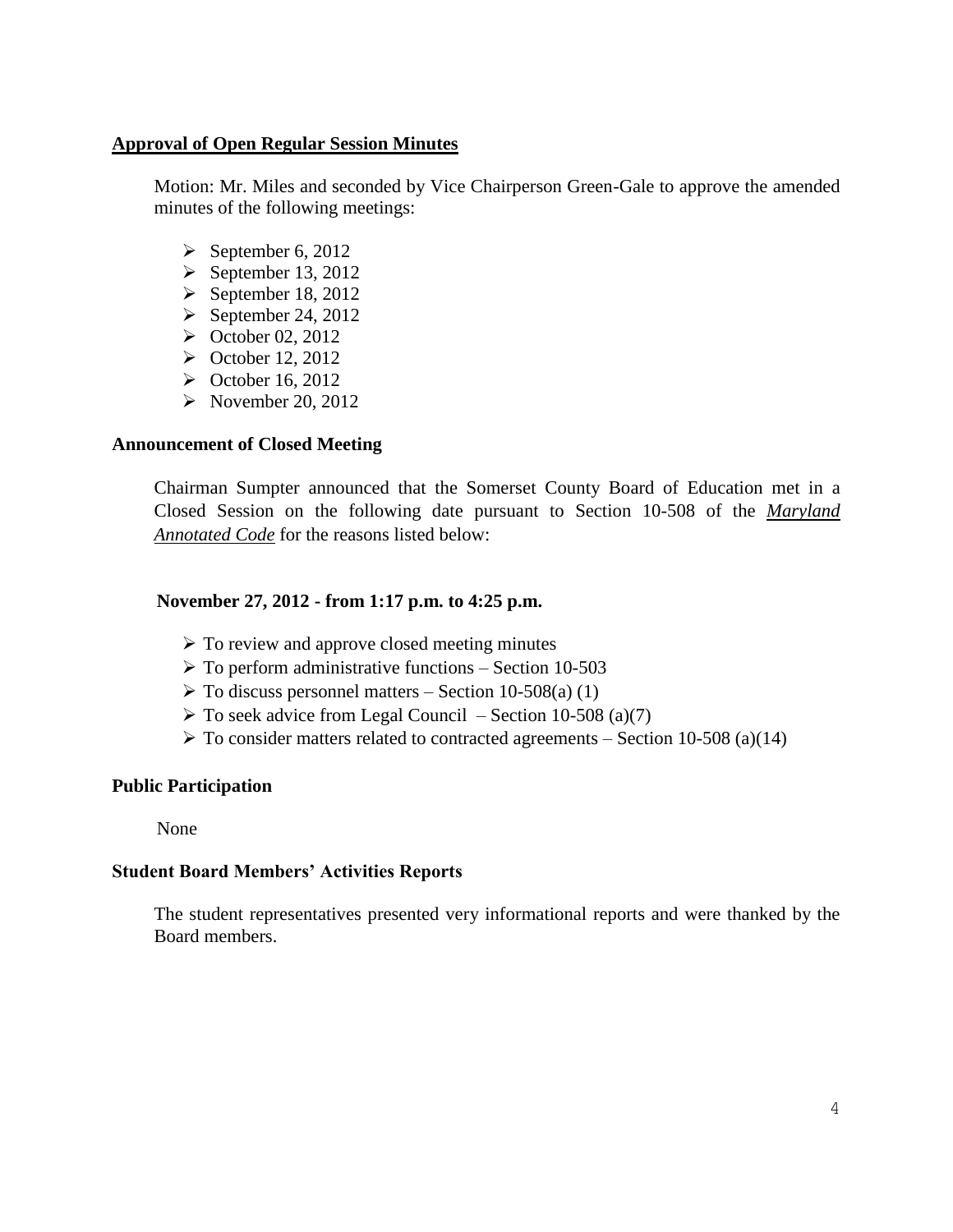### **OLD BUSINESS**

### **Policy #200-22, Volunteer Services**

Motion: Mr. Miles and seconded by Mr. Wells; unanimously carried.

### **AWD Wind Energy**

Motion: Vice Chairperson Green-Gale and seconded by Mr. Wells to approve AWD's request to move forward in collecting information and preparing a contract proposal. The vote was unanimous.

### **Kenyon Solar Energy**

Motion: Mr. Wells and seconded by Mr. Miles to approve Kenyon Solar Energy's request to move forward in collecting information and preparing a contract proposal. The vote was unanimous.

### **NEW BUSINESS**

# **Finance – Monthly Finance and Food Service Reports**

Mr. Blye presented the projected revenue and budget expenditures to the Board.

### **Curriculum & Instruction Report**

Mr. Elebash presented the Curriculum and Instruction Report on Disciplinary Literacy. There has been common core changes in Reading, Language Arts and Math and students will be expected to problem solve when answering questions. An increase in teacher professional develop will begin to occur to help teachers with the change in the common core subjects. Mr. Wells requested that parents be kept up to date with the common core changes.

### **Out of State Field Trip**

Motion: Mr. Miles and seconded by Vice Chairperson Green-Gale; unanimously carried to approve Washington and Crisfield High Schools Spanish Teachers' request to advertise for the Out of State field trip to Puerto Rico. The cost of the trip will be \$1,592 per student and will be available to any student who has taken Spanish I  $&$  II. The teachers will be applying for grants, holding fundraisers, and asking Upward Bound to help with funding to lower the cost for the students.